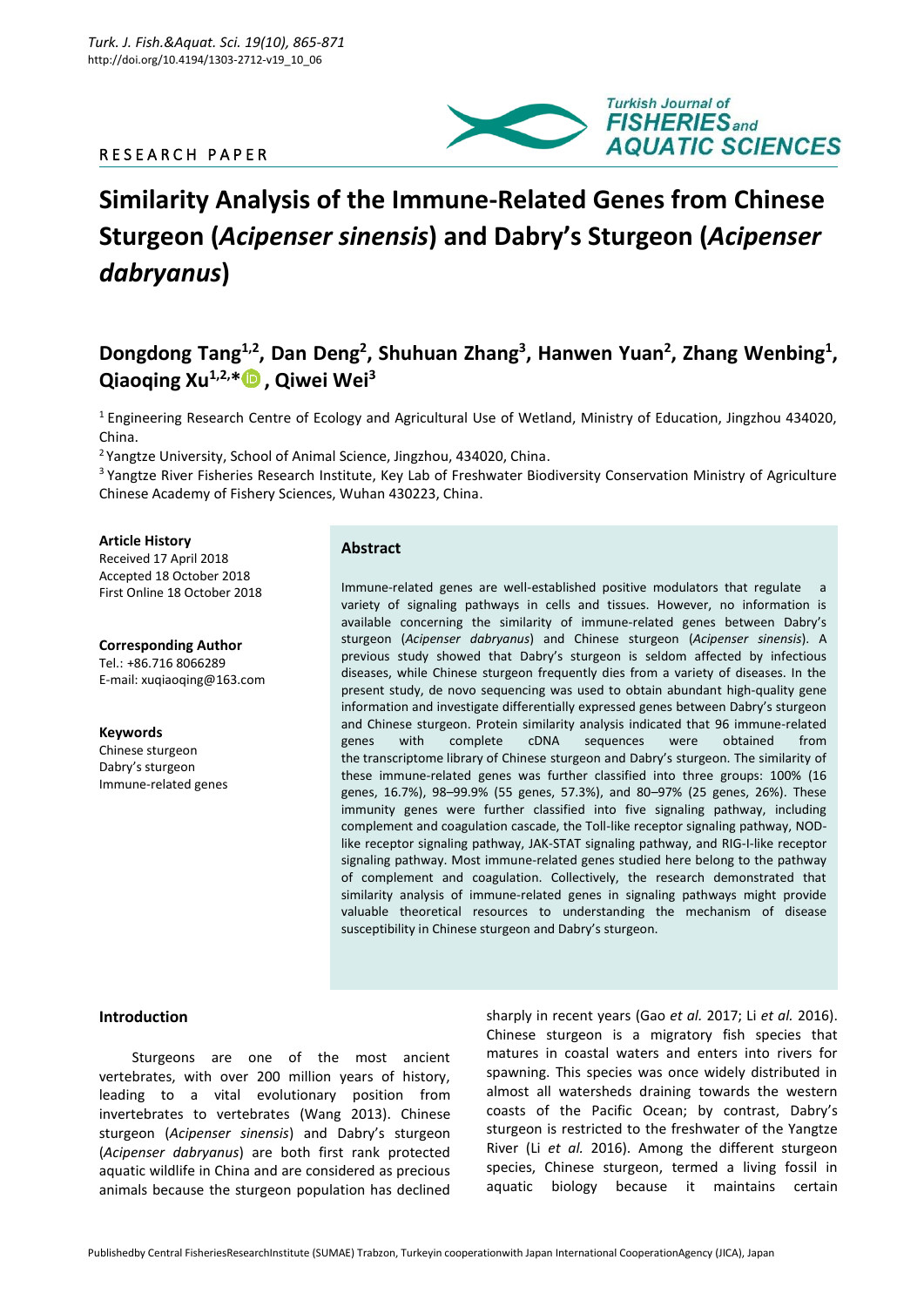evolutionary characteristics between chondrichthyes and osteichthyes, and has an important academic value in the study of the evolutionary history of fish (Liao *et al.* 2014). A mitochondrial DNA study showed that Chinese sturgeon was genetically closest to Dabry's sturgeon (Zhang *et al.* 1999). Thus, Dabry's sturgeon was considered a land seal species of Chinese sturgeon. However, there is little research concerning the similarity of immune-related genes between Dabry's sturgeon and Chinese sturgeon.

Research in sturgeons has mainly focused on sturgeon culture, including spawning and hatching (Clouthier *et al.* 2013; Du *et al.* 2016; Vicenova *et al.* 2011; Wang *et al.* 2017). With the rapid expansion of sturgeon farming, emerging infectious diseases represent a main limiting factor in sturgeon farming. For both Chinese sturgeon and Dabry's sturgeon, there is an urgent need to understand their ability to mount a specific immune response against pathogens. Meanwhile, to date, around 10 specific viruses have been found in sturgeons, including adenoviruses, papovaviruses, iridoviruses, and herpesviruses (Shchelkunov *et al.* 2009). Iridoviruses can impair growth and cause serious losses in sturgeons (Drennan *et al.* 2007). Herpesviruses are complex DNA viruses that have evolved intimately with their hosts; capturing, duplicating, and modifying host genes to aid their evasion of the host immune response (Tomofumi *et al.* 2011). A recent phylogenetic study showed that the viruses WSIV, MRSIV, and SNSV are only distantly related to the Iridoviridae, and are included in a group referred to as sturgeon nucleo-cytoplasmic large DNA viruses (NCLDVs) in the order Megavirales, a new term that has not been formally adopted by the International Committee of the Taxonomy of Viruses (Doszpoly *et al.* 2011). The pathogen *Pseudomonas alcaligenes* and several kinds of Mycobacterium have been identified in Chinese sturgeons (Xu *et al.* 2015; Zhang *et al.* 2014; Zhang *et al.* 2017). Moreover, reovirus particles were observed in sick Chinese sturgeons, suggesting the existence of primary viral illness (Zhang & Gui 2012). Systematic studies on sturgeon diseases have not yet been carried out, and reports of diseases of Dabry's sturgeon are rare. Therefore, research into their immunity-related genes would be of benefit to prevent diseases in sturgeons. De novo transcriptome sequencing has become an important method to study immunity genes (Fan *et al.* 2015). Transcriptome sequencing facilitates functional genomic studies, including global gene expression and immunity gene function. In the present study, the spleen transcriptomes of Chinese sturgeon and Dabry's sturgeon were sequenced using high-throughput sequencing, and a comparative analysis of the transcriptome data was performed. Determining the differences in immune-related gene regulation in the defense against pathogens in Chinese sturgeon and Dabry's sturgeon might serve as a valuable reference to

understanding disease mechanisms in Chinese sturgeon and Dabry's sturgeon

#### **Materials and Methods**

#### **Animals**

Dabry's sturgeons (100–150 g) and Chinese sturgeons (80–90 g) were offered from the Yangtze River Fisheries Research Institute (Jingzhou, Tai Lake, China). These fish were at eight months, and were maintained with a flow-through water system for two weeks. For the A. hydrophila challenge, three healthy Dabry's sturgeons and Chinese sturgeons were challenged with an equal volume of phosphate buffered saline (PBS). At 24 h post infection, whole Dabry's sturgeons and Chinese sturgeons were sacrificed and their spleen tissues were preserved separately in RNAlater (Invitrogen, USA) at −80 °C for total RNA extraction. The experiments were conducted according to the guidelines of the China Council for Animal Care.

## **Establishing cDNA Library and Obtain A Transcriptome Library**

Total RNA from spleen tissue of three Dabry's sturgeons and Chinese sturgeons was extracted, respectively. using the Trizol reagent (Invitrogen, USA) according to the manufacturers instructions. Total RNA was digested using DNase I (NEB, USA) to remove genomic DNA contamination, purified by poly-dT oligoattached magnetic beads The cDNA library was used for sequencing, which was performed on the Illumina XTen platform in the paired-end read module (Sangon Biotech Co., Ltd, Shanghai, China). The spleen transcriptome library was assembled using the assembly software Trinity.

#### **Bioinformatics Analysis**

The immunity-related gene sequences from the transcriptome library were translated into amid acid sequences using translation program in ExPASy (http://web.expasy.org/translate/). Alignment of Chinese sturgeon and Dabry's sturgeon deduced proteins was performed using the Clustalw program [\(http://www.ebi.Uk/clustalw/\)](http://www.ebi.uk/clustalw/). The protein sequences were aligned using the Clustal X 1.83 program in the DNAstar software. Finally, these immune-related genes were classified into several signaling pathway.

# **Results and Discussion**

#### **Protein Identity Analysis**

The analysis of the main similarities between immune-related proteins from Chinese sturgeon and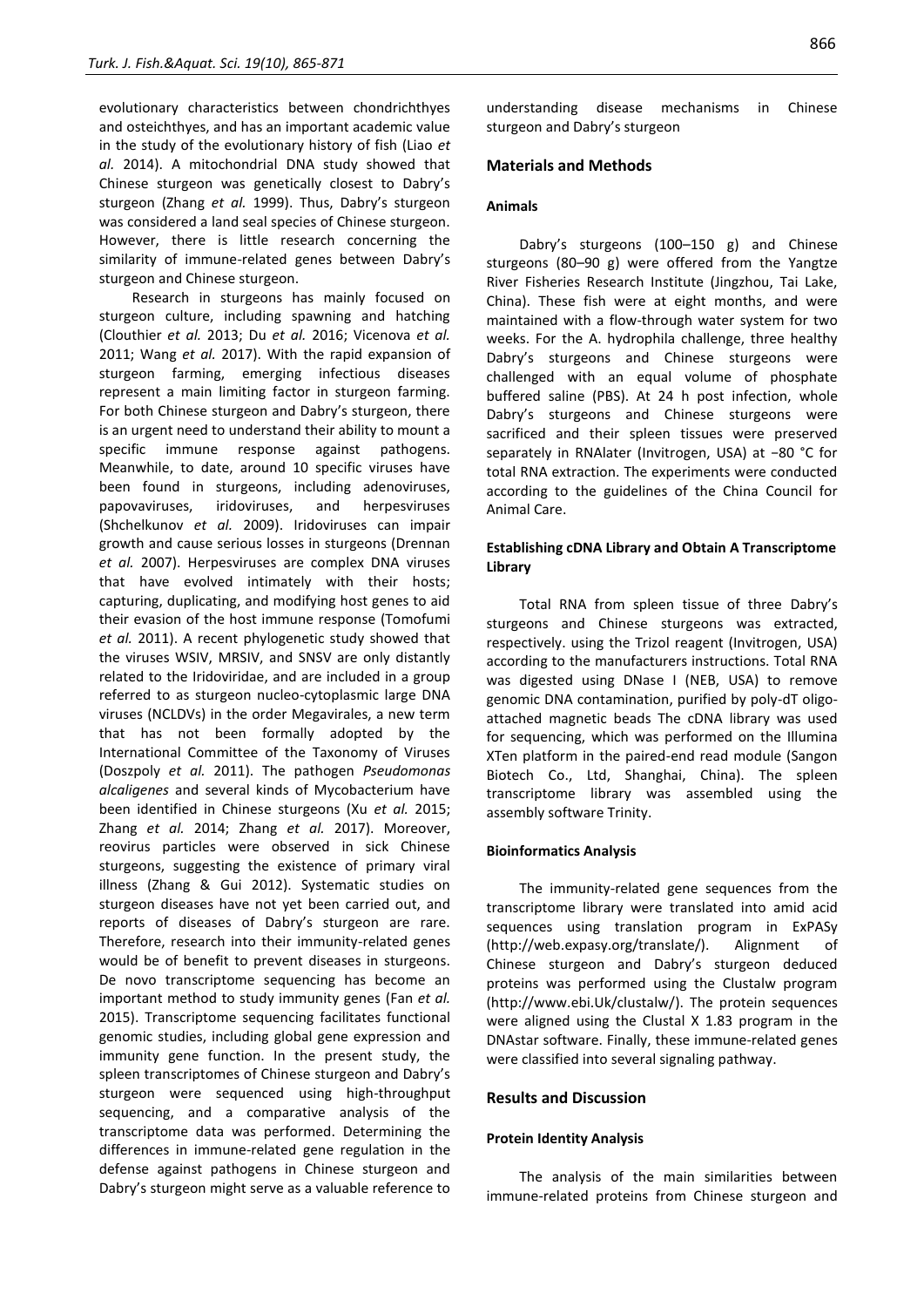Dabry's sturgeon are described below. Ninety-six immune-related genes were identified from the comparative transcriptome libraries between Chinese sturgeon and Dabry's sturgeon. The similarity of these immune-related genes between the two fishes was further divided into three groups: 100%, 98–99.9%, and 80–97% (Tables 1–3).

#### **Immunity Gene Pathway Analysis**

The numbers of full-length immune-related genes in the three groups were 16 (16.7%), 55 (57.3%), and 25 (26%), respectively (Figure 1). Among these genes, 76 % the deduced proteins shared high similarity between Chinese sturgeon and Dabry's sturgeon. These immune-related proteins were mostly distributed in five signaling pathways. The highest number of immune-related proteins were associated with the complement and coagulation pathway, followed by the Toll-like receptor signaling pathway, the Nucleotidebinding oligomerization domain(NOD)-like receptor signaling pathway, the Janus kinase (JAK)-signal transducer and activator of transcription (STAT) signaling pathway, and the retinoic acid-inducible gene 1 (RIG-I)-like receptor signaling pathway.

However, these results were compared with whole transcriptome reported by (Zhu *et al.* 2016), in which some immune-related genes were found, such as interleukin (IL) 3–5, C-type lectin domain containing 7A (CLEC7), caspase recruitment domain family member 8 (CARD8) and tripartite motif containing 29 (TRIM29). CARD8, IL2, and IL3 were detected in transcriptome library of Chinese sturgeon, while CARD11, IL1, IL2, IL3, and IL5 were detected in the transcriptome library of Dabry's sturgeon. Interleukin-1-beta is an important pro-inflammatory cytokine that can mediate immune regulation in both the innate and adaptive immune defense mechanisms (Modanloo *et al.* 2017). Thus, IL1 genes in Dabry's sturgeon would directly enhance the immune response compared with Chinese sturgeon. Compared to the immune genes of the *Acipenser sinensis*, superfluous immunity immune genes had an important impact on increasing immunological responses to the invasion of pathogens for Dabry's sturgeon.

The present study revealed that 25 immune genes that had low similarity and had a remarkable effect between the two fishes. Sturgeons display innate immunity and adaptive immunity, with the innate immunity system responding before adaptive immunity (Rauta *et al.* 2012). The innate immunity system comprises signaling as the first line of defense against invasive pathogens. We performed signal pathway analysis to compare the immune-related gene difference in response to infection. Many signaling pathways associated with the immune response have been reported in numerous species, including the Tolllike receptor (TLR), chemokines, NOD, and antigen processing and presentation signaling (Zhang *et al.* 2018). Three signaling pathway are associated with immune-related gens that showed remarkable differences in similarity between Chinese sturgeon and Dabry's sturgeon, JAK-STAT signaling pathway (suppressor of cytokine signalling (SOCS)5, SOCS3), the TLR signaling pathway (nuclear factor kappa B subunit 2 (NF-k Bp100) and mitogen activated protein kinase 1 (MAPK1)) and RIG-I-like receptor signaling pathway (CARD14, CARD10) have been extensively analyzed.

The JAK-STAT signaling pathway plays a central role in transducing stress and growth signals in the

| Gene name                            | Description                                 | Gene name                             | Description                                               |  |
|--------------------------------------|---------------------------------------------|---------------------------------------|-----------------------------------------------------------|--|
| Complement and coagulation cascade   |                                             | JAK-STAT signaling pathway            |                                                           |  |
| C <sub>3</sub>                       | Complement C3 like                          | PIAS <sub>2</sub>                     | E3 SUMO-protein ligase PIAS                               |  |
| F8                                   | Coagulation factor                          | PIAS4                                 | E3 SUMO-protein ligase PIAS                               |  |
| MASP1                                | Mannan-binding lectin<br>serine protease    | SOCS4                                 | Suppressor of cytokine signaling                          |  |
| Toll-like receptor signaling pathway |                                             | RIG-I-like receptor signaling pathway |                                                           |  |
| <b>TLR13</b>                         | Toll-like receptor 13                       | ATG5                                  | Ubiquitin-like modifier activating enzyme                 |  |
| TLR3                                 | Toll-like receptor 3                        | Chemokine                             |                                                           |  |
| <b>TOLLIP</b>                        | Toll-interacting protein FAS-<br>associated | CXCL14                                | C-X-C motif chemokine 14                                  |  |
| Other immune molecules               |                                             | <b>EDAR</b>                           | Tumor necrosis factor receptor superfamily<br>member EDAR |  |
| Lysozyme C                           | Lysozyme                                    | TNFRSF6                               | Tumor necrosis factor receptor superfamily<br>member      |  |
| HSP90                                | Molecular chaperone HtpG                    |                                       |                                                           |  |
| RFX1                                 | MHC class II regulatory<br>factor           |                                       |                                                           |  |

**Table 1.** Immune-related genes between *Acipenser sinensis* and *A. dabryanus* showing 100% similarity at the protein level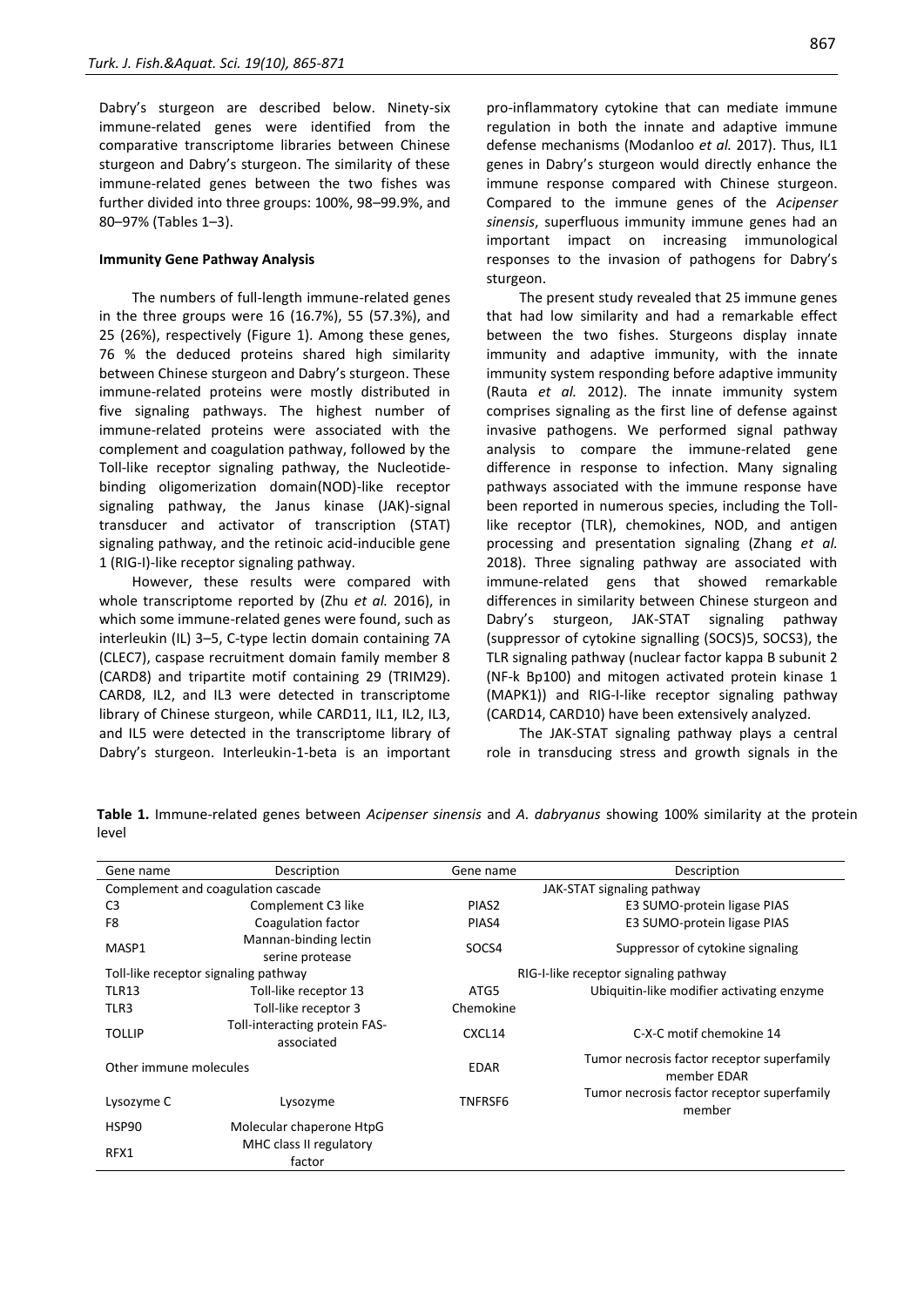| Gene name                         | Description                                 | Similarity (%)                       | Gene<br>name                        | Description                                                     | Similarity (%) |
|-----------------------------------|---------------------------------------------|--------------------------------------|-------------------------------------|-----------------------------------------------------------------|----------------|
|                                   | Complement and coagulation Pathway          | Toll-like receptor signaling pathway |                                     |                                                                 |                |
| F <sub>5</sub>                    | Coagulation factor                          | 99.8                                 | TLR <sub>2</sub>                    | Toll-like receptor 2                                            | 99.4           |
| F4                                | Coagulation factor                          | 99.1                                 | $AP-1$                              | Activator protein 1                                             | 99.7           |
| F10                               | Coagulation factor                          | 99.5                                 |                                     | JAK-STAT signaling pathway                                      |                |
| F <sub>13</sub>                   | Coagulation factor                          | 98.9                                 | SOCS2                               | Suppressor of cytokine signaling                                | 99.6           |
| C3AR                              | C3a anaphylatoxin<br>chemotactic receptor   | 98.5                                 | SOCS4                               | Suppressor of cytokine signaling                                | 99.5           |
| C5AR                              | C5a anaphylatoxin<br>chemotactic receptor   | 98.1                                 | STAT1                               | Signal transducer and transcription Activator                   | 99.7           |
| <b>CFD</b>                        | Complement factor                           | 98.8                                 | JAK1                                | Janus kinase                                                    | 99.7           |
| C5                                | Complement C5-like                          | 99.4                                 |                                     | Chemokine                                                       |                |
| Vwf                               | Von willedbrand factor                      | 99.3                                 | TNFAIP3                             | Tumor necrosis factor alpha-induced protein                     | 99.8           |
| C1(q,r,s)C6                       | Complement component                        | 98.5                                 | CXCR4                               | CXC-chemokine receptor                                          | 99.7           |
| C1(q,r,s)C7                       | Complement component                        | 99.4                                 | CXCR1                               | CXC-chemokine receptor                                          | 99.2           |
| C1(q,r,s)C8                       | Complement component                        | 99.5                                 | XCR1                                | Chemokine XC receptor1                                          | 99.3           |
|                                   | Other pattern receptor signaling pathway    |                                      | TNIP1                               | TNFAIP-interacting3 protein                                     | 99             |
| CLEC19                            | C-Type lectin domain family<br>member       | 99.5                                 | TNFRSF1                             | Tumor necrosis factor receptor superfamily<br>member            | 98.7           |
| CLEC18                            | C-Type lectin domain family<br>member       | 99.1                                 | TNFRSF11                            | Tumor necrosis factor receptor superfamily<br>member            | 98.3           |
| CLEC4                             | C-Type lectin domain family<br>member       | 98.4                                 |                                     | NOD-like receptor signaling Pathway                             |                |
| SCARB1                            | Scavenger receptor                          | 98.8                                 | <b>IPAF</b>                         | NLR family CARD domain-containing protein<br>4                  | 99.5           |
| SCARA5                            | Scavenger receptor                          | 98.3                                 | TRAF1                               | TNF receptor-associated factor                                  | 99.5           |
| SCARF2                            | Scavenger receptor                          | 99.4                                 | TRAF2                               | TNF receptor-associated factor                                  | 98.4           |
| SCARF1                            | Scavenger receptor                          | 99.3                                 | <b>CIITA</b>                        | MHC class II transactivator                                     | 98.6           |
| SCARA3                            | Scavenger receptor                          | 98.2                                 | NOD <sub>2</sub>                    | Nucleotide-binding oligomerization domain<br>containing protein | 99.4           |
|                                   | RIG-I-like receptor signaling pathway       |                                      |                                     |                                                                 |                |
| <b>STING</b>                      | Stimulator of interferon<br>genes protein   | 98.7                                 | cGAS                                | Cyclic GMP-AMP synthetase                                       | 98.3           |
| RIP1                              | Receptor-interacting protein<br>1           | 98.6                                 | LRRFIP1                             | Leucine-rich repeat (in Flightless I) interacting               | 98.9           |
| <b>FADD</b>                       | FAS-associated death domain<br>protein      | 99                                   | CARD9                               | Caspase recruitment domain-containing<br>protein                | 99.1           |
| B-cell receptor signaling pathway |                                             |                                      | IRF1                                | Interferon regulatory factor                                    | 99.7           |
| <b>BLNK</b>                       | B-cell linker protein                       | 98.2                                 | IRF3                                | Interferon regulatory factor                                    | 98.6           |
| IGSF3                             | immunoglobulin superfamily<br>member        | 99.3                                 |                                     | Other immune molecules                                          |                |
| IGSF5                             | immunoglobulin superfamily<br>member        | 98.8                                 | P53                                 | Tumor suppressor p53                                            | 98.3           |
| IGSF8                             | immunoglobulin superfamily<br>member        | 99.5                                 | <b>MHCII</b>                        | Mannose receptor                                                | 99.5           |
| T-cell receptor signaling pathway |                                             |                                      | <b>TF</b>                           | Transferrin                                                     | 99.6           |
| PI3K                              | Phosphatidylinositol 3-<br>99.8<br>kinase 3 |                                      | Antigen processing and presentation |                                                                 |                |
| IRF5                              | Interferon regulatory factor                | 99.4                                 | <b>GILT</b>                         | Interferon gamma-inducible protein 30                           | 98.9           |
| IRF <sub>2</sub>                  | Interferon regulatory factor                | 98.8                                 | <b>CALR</b>                         | Calreticulin                                                    | 99.8           |

hypertrophic heart (Truong *et al.* 2017). The signaling pathway formed by these ligands and their IL6-a/gp130 receptor plays an important role in biology and has long been representative of the JAK-STAT pathway itself. However, the JAK-STAT signaling paradigm is representative of only a portion of the signaling pathways that use JAK and STAT proteins to transmit extracellular signals (Wagner and Siddiqui 2012). The SOCS family can trigger inverse regulation of cytokines and mediates hormone signaling through the JAK signaling pathway (Liu *et al.* 2016). Previous research showed that SOCS5 gene is expressed in tissues of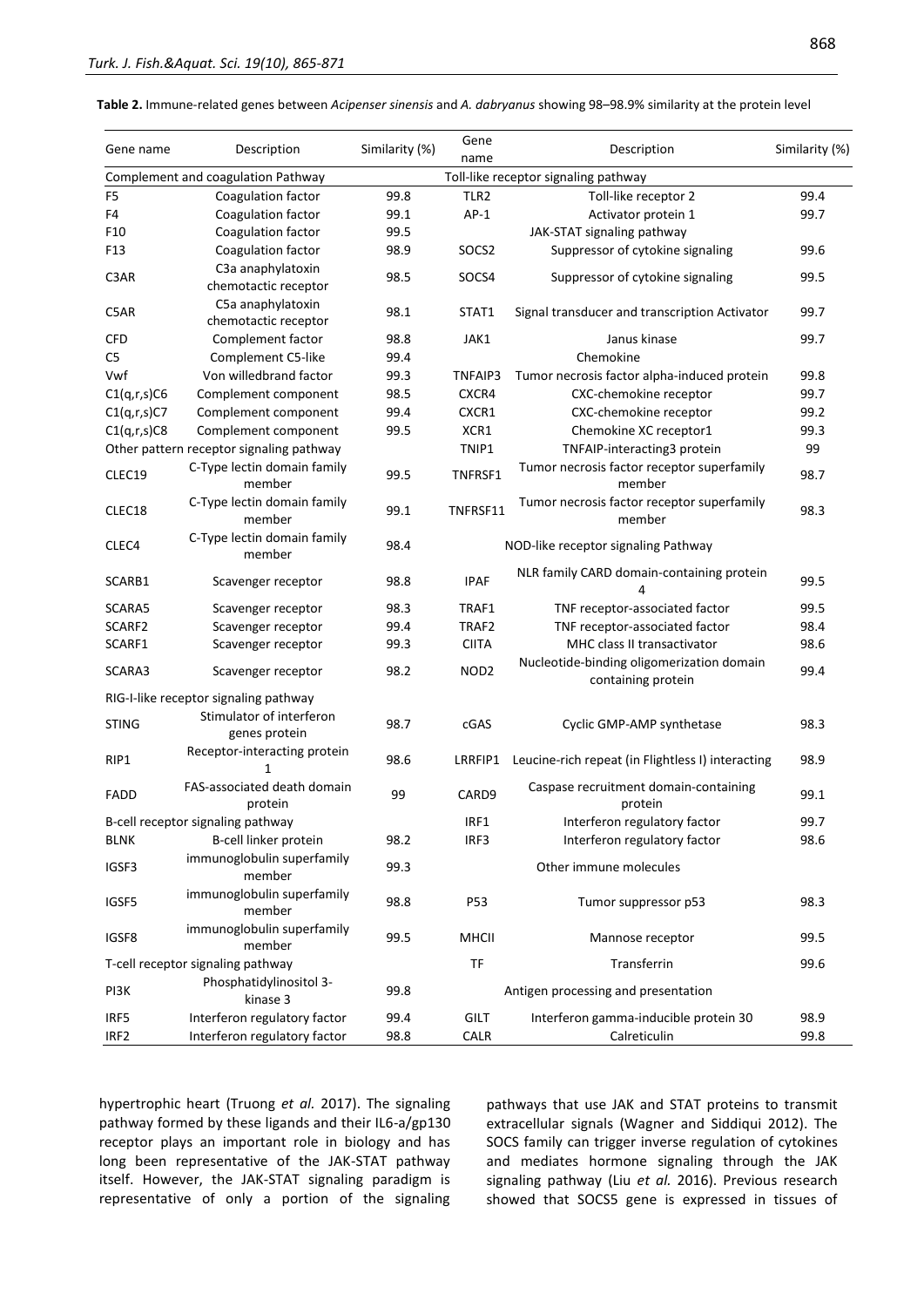**Table 3.** Immune-related genes between *Acipenser sinensis* and *A. dabryanus* showing 80–89% similarity at the protein level

| Gene<br>name                         | Description                                                     | Similarity<br>(%) | Gene<br>name                                | Description                                          | Similarity<br>(%) |
|--------------------------------------|-----------------------------------------------------------------|-------------------|---------------------------------------------|------------------------------------------------------|-------------------|
| Toll-like receptor signaling pathway |                                                                 |                   | Cytokines                                   |                                                      |                   |
| <b>TPRF</b>                          | TNF receptor-associated factor                                  | 97.9              | TNFRSF13                                    | Tumor necrosis factor receptor<br>superfamily member | 87.4              |
| TLR <sub>2</sub>                     | Toll-like receptor 2                                            | 97.9              | TNFRSF9                                     | Tumor necrosis factor receptor<br>superfamily member | 96.9              |
| TLR5                                 | Toll-like receptor 5                                            | 97.4              | JAKT-STAT signaling pathway                 |                                                      |                   |
| MAPK1                                | Mitogen-activated protein kinase                                | 93.7              | SOCS3                                       | Suppressor of cytokine                               | 97.9              |
| <b>SARM</b>                          | Sterile alpha and TIR motif-containing<br>protein               | 97.4              | SOCS5                                       | Suppressor of cytokine                               | 91.5              |
| NFkBp105                             | Nuclear factor NF-kappa-b                                       | 97.5              | Complement and coagulation pathway          |                                                      |                   |
| NFkBp100                             | Nuclear factor NF-kappa-b                                       | 89                | <b>CFB</b>                                  | Complement factor                                    | 96.2              |
| <b>TANK</b>                          | TRAF family member associated NF-kappa-B<br>activator           | 96.1              |                                             | B-cell signaling pathway                             |                   |
| NOD-like receptor signaling pathway  |                                                                 |                   | IGSF6                                       | immunoglobulin superfamily member                    | 95                |
| NOD1                                 | Nucleotide-binding oligomerization domain<br>containing protein |                   |                                             | RIG-I-like receptor signaling pathway                |                   |
| RIP <sub>2</sub>                     | Receptor-interacting serine/threonine-<br>protein kinase        | 96.8              | CARD10                                      | Caspase recruitment domain-<br>containing protein    | 87.1              |
| Other immune molecules               |                                                                 |                   | CARD14                                      | Caspase recruitment domain-<br>containing protein    | 84.6              |
| FcgRI                                | High affinity immunoglobulin gamma Fc<br>receptor               | 97.4              | Other pattern recognition signaling pathway |                                                      |                   |
| Bax                                  | Apoptosis regulator BAX                                         | 96.8              | CLEC1                                       | C-Type lectin domain family member                   | 97                |
| Cytokines                            |                                                                 |                   | IRF2BP1                                     | Interferon regulatory factor 2-binding<br>Protein    | 97.2              |
| TNFRSF25                             | Tumor necrosis factor receptor superfamily<br>member            | 95.9              | <b>TFR</b>                                  | Transferrin receptor                                 | 96.9              |
| TNFRSF16                             | Tumor necrosis factor receptor superfamily<br>member            | 95.4              |                                             |                                                      |                   |



Protein similarity(%)

**Figure 1.** The number of genes with different similarities at the protein level between *Acipenser sinensis* and *A. dabryanus.*

*Cynoglossus semilaevis* (Hao and Sun 2016) and *Crassostrea gigas* (Li *et al.* 2015), with particularly abundant levels in the spleen and kidney, which are the major immune organs of teleosts. In this signaling pathway, SOCS5, whose gene expression varied greatly between Darby's sturgeon and Chinese sturgeon, may participate in the regulation of the immune response.

The TLR signaling pathway, a vital class of pattern

recognition receptors, plays a key role in the innate immune response by recognizing antigens through inducing signaling transduction, which results in the expression of genes associated with antiviral responses, culminating in the activation of inducible transcriptional factors, such as nuclear factor kappa B (NF-κB) to increase the immune response (Wang *et al.* 2018; Zhao *et al.* 2015). NF-k Bp100 and MAPK1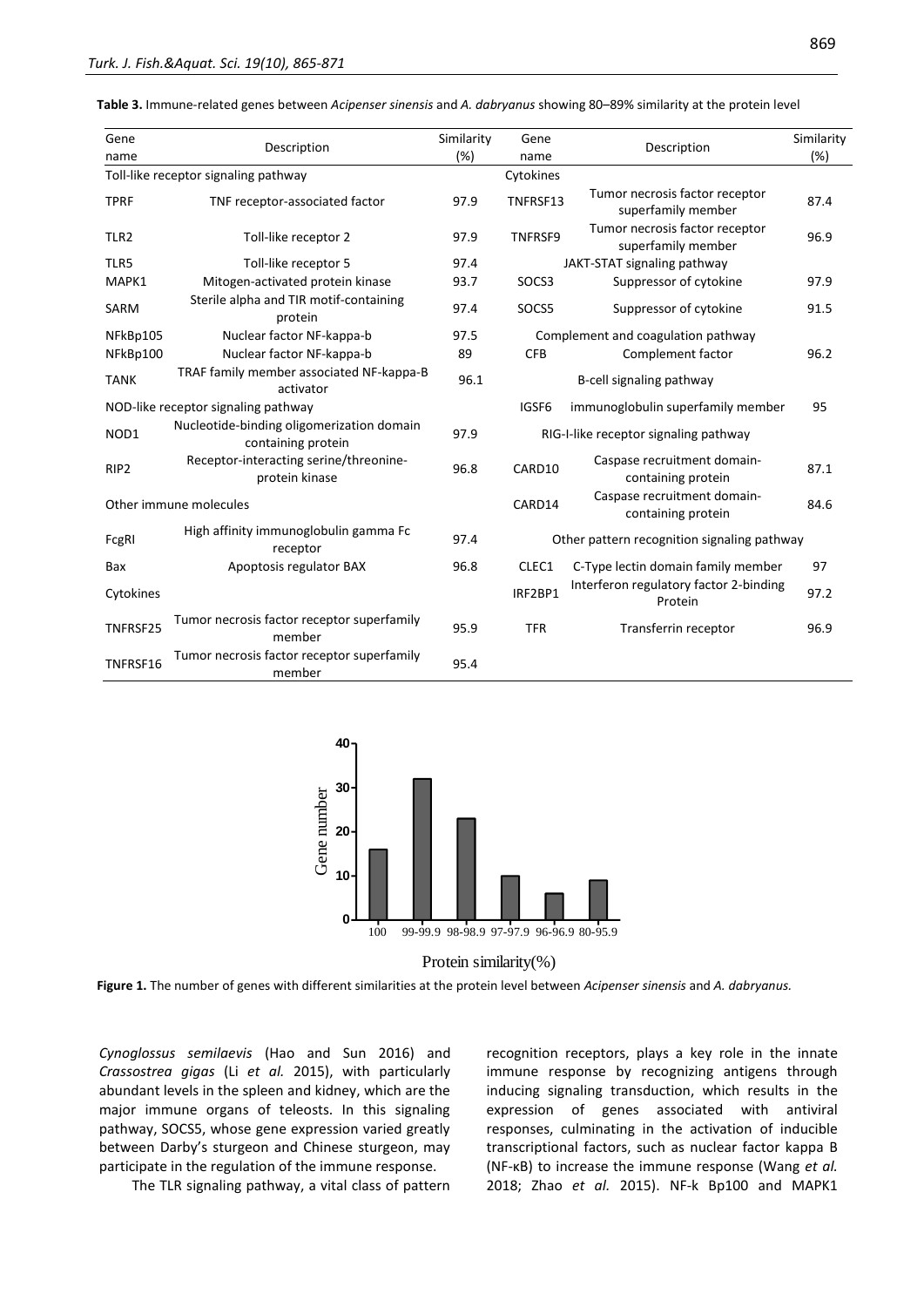showed obvious differences in protein similarity between Chinese sturgeon and Darby's sturgeon. In addition, they have different biological functions in the immune response. The differences in protein similarity observed between Darby's sturgeon and Chinese sturgeon might be in part caused differences in the fish species, life stage, and the type of immune-related genes present in each fish.

RIG-I-like receptors (RLRs) play crucial roles in virus recognition and antiviral innate immunity in teleosts (Shen *et al.* 2016). The RLR signaling pathway is closely associated with the regulation of the immune response (Han *et al.* 2016). CARD14 is a conserved protein that mediates TNF receptor associated factor 2 (TRAF2)-dependent activation of NF-kB signaling, which enhances the production of certain chemokines and strengthens the function of keratinocytes (Berki *et al.* 2015; Jordan *et al.* 2012). CARD10 controls signal transduction, and shows changes in its expression in response to illness, CARD10 and CARD14 in signaling pathway show significant differential function between the two fishes. It has been suggested that different immune related genes in the same signaling pathway might exert different effects on the immune functions of Darby's sturgeon and Chinese sturgeon; but the mechanisms involved remain to be clarified.

Taken together, the analysis of pathways associated with immune-related genes in Darby's sturgeon and Chinese sturgeon suggest differences between these to fishes in terms of regulation of the immune response to defend against pathogens. Further study is required to identify the functions of the immune-related proteins to better understand their involvement in defense against pathogens in Darby's sturgeon and Chinese sturgeon.

#### **Acknowledgment**

This work research was financially supported by grants from the Key Lab of Freshwater Biodiversity Conservation, Ministry of Agriculture, China (LFBC0904) and from University student innovation and entrepreneurship programme of Yangtze University (2017083).

#### **References**

Berki DM, Liu L, Choon SE, David BA, Griffiths C, Navarini AA, Tan ES, Irvine AD, Ranki A, Ogo T, Petrof G, Mahil SK, Duckworth M, Allen MH, Vito P, Trembath RC, McGrath J, Smith CH, Capon F, & Barker JN. (2015). Activating CARD14 mutations are associated with generalized pustular psoriasis but rarely account for familial recurrence in Psoriasis vulgaris. Journal of Investigative Dermatology, 135, 2964-2970.

http://dx.doi.org/10.1038/jid. 2015. 288.

Clouthier SC, VanWalleghem E, Copeland S, Klassen C, Hobbs G, Nielsen O, & Anderson ED. (2013). A new species of nucleo-cytoplasmic large DNA virus (NCLDV) associated

with mortalities in Manitoba lake sturgeon *Acipenser fulvescens*. Diseases of Aquatic Organisms, 102, 195- 209. http://dx.doi.org/10.3354/dao02548

- Doszpoly A, Benkő M, Bovo G, LaPatra SE, & Harrach B.(2011). Comparative analysis of a conserved Gene block from the genome of the members of the genus *Ictalurivirus*. Intervirology, 54, 282-289. http://dx.doi.org/10.1159/000319430
- Drennan JD, LaPatra SE, Swan CM, Ireland S, & Cain KD. (2007). Characterization of serum and mucosal antibody responses in white sturgeon (*Acipenser transmontanus* Richardson) following immunization with WSIV and a protein hapten antigen. Fish & Shellfish Immunology, 23, 657-669. http://dx.doi.org/10.1016/j.fsi.2007.01.016
- Du, H., Zhang, X., Leng, X., Shuhuan, Zhang J., Liu Z, Qiao X, Kynard B, & Wei Q. (2016). Gender and gonadal maturity stage identification of captive Chinese sturgeon, *Acipenser sinensis*, using ultrasound imagery and sex steroids. General and Comparative Endocrinology, 27(5), 36-43. http://dx.doi.org /10.1016/j.ygcen.2016.08.004
- Fan Y, Chang M, Ma J, LaPatra S E, Hu Y, Huang L, Nie P, & Zeng L. (2015). Transcriptomic analysis of the host response to an iridovirus infection in Chinese giant salamander, *Andrias davidianus*. Veterinary Research, 46(1), 136-151. http://dx.doi.org/10.1186/s13567-015- 0279 -8
- Gao X, Lin P, Li M, Duan Z, & Liu H. (2016). Impact of the Three Gorges Dam on the spawning stock and natural reproduction of Chinese sturgeon in Changjiang River, China. Chinese Journal of Oceanology and Limnology, 34, 894-901. http://dx.doi.org/10.1007/s00343 -016- 5027-z
- Han J, Xu G, & Xu T.(2016). The miiuy croaker microRNA transcriptome and microRNA regulation of RIG-I like receptor signaling pathway after poly (I:C) stimulation. Fish & Shellfish Immunology, 54, 419-426. http://dx.doi.org/10.1016/j.fsi.2016.04.126
- Hao L, & Sun L. (2016). Comparative analysis of the expression patterns of eight suppressors of cytokine signaling in tongue sole, *Cynoglossus semilaevis*. Fish & Shellfish Immunology, 55, 595-601. http://dx.doi.org /10.1016/j.fsi.2016.06.034
- Jordan CT, Cao L, Roberson EDO, Duan S, Helms CA, Nair RP, Duffin KC, Stuart PE, Goldgar D, Hayashi G, Olfson EH, Feng B, Pullinger CR, Kane JP, Wise CA, Goldbach-Mansky R, Lowes MA, Peddle L, Chandran V, Liao W, Rahman P, Krueger GG, Gladman D, Elder JT, Menter A, & Bowcock AM. (2012). Rare and Common Variants in CARD14, Encoding an Epidermal Regulator of NFkappaB, in Psoriasis. The American Journal of Human Genetics, 90, 796-808.
	- http://dx.doi.org/10.1016/j.ajhg.2012.03.013
- Kurobe T, Kelley GO, Waltzek TB, & Hedrick RP.(2011). Revised Phylogenetic Relationships among Herpesviruses Isolated from Sturgeons. Journal of Aquatic Animal Health, 20, 96-102. http: //dx.doi.org /10.1577/H07-028.1
- Li J, Liu D, Ma Q, Zhang X, Dai W, Chen Y, Liu Y, & Song Z.(2015). Discriminating Dabry's sturgeon (*Acipenser dabryanus*) and Chinese sturgeon (*A. sinensis*) based on DNA barcode and six nuclear markers. Hydrobiologia, 757(1), 185-196. [http://dx.doi.org/1](http://dx.doi.org/)0.1007/ s10750- 015-2251-z